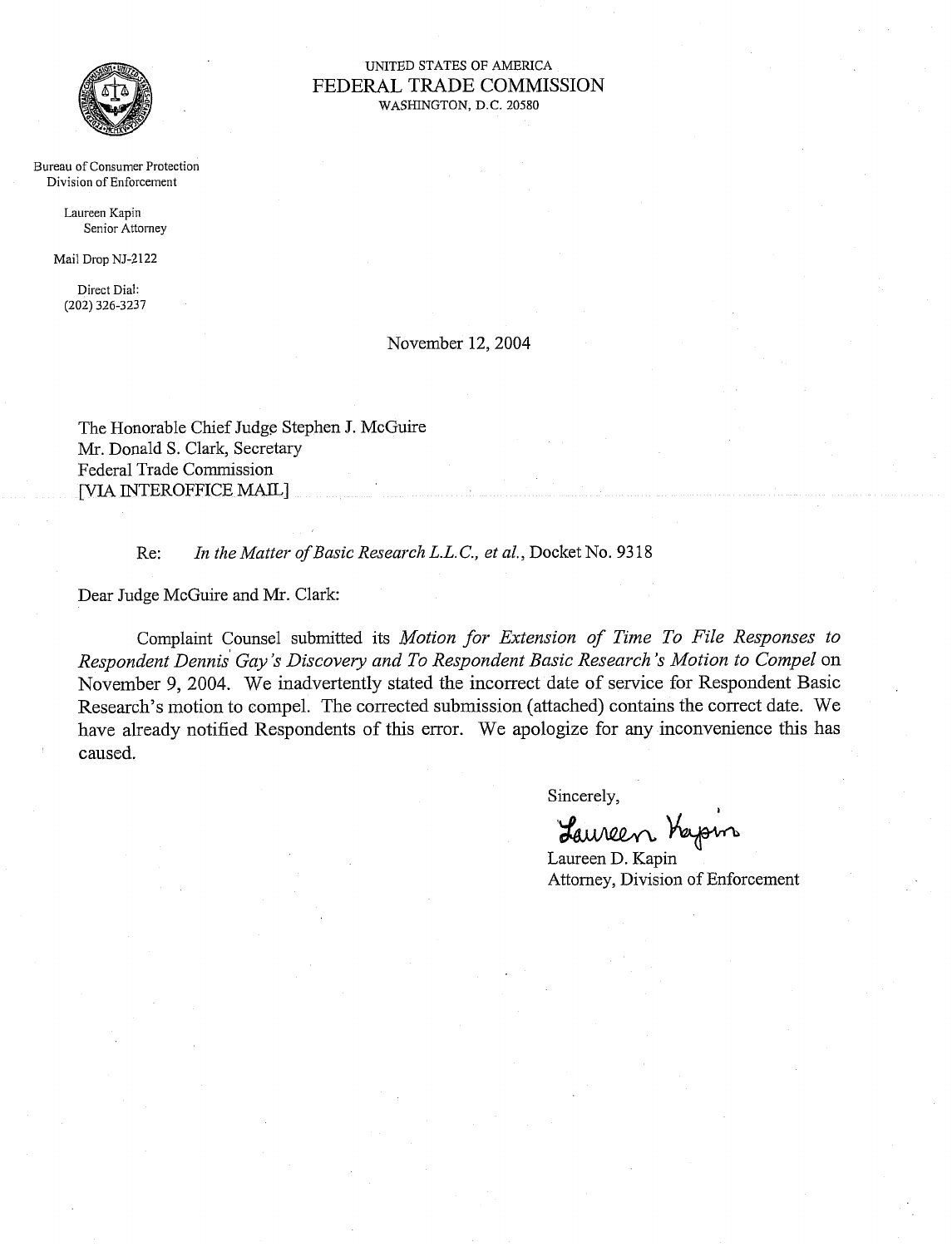### UNITED STATES OF AMERICA BEFORE THE FEDERAL TRADE COMMISSION

# (Corrected)

| In the Matter of               |  |
|--------------------------------|--|
|                                |  |
| <b>BASIC RESEARCH, L.L.C.,</b> |  |
| A.G. WATERHOUSE, L.L.C.,       |  |
| KLEIN-BECKER USA, L.L.C.,      |  |
| NUTRASPORT, L.L.C.,            |  |
| <b>SOVAGE DERMALOGIC</b>       |  |
| LABORATORIES, L.L.C.,          |  |
| <b>BAN, L.L.C.,</b>            |  |
| DENNIS GAY,                    |  |
| <b>DANIEL B. MOWREY, and</b>   |  |
| MITCHELL K. FRIEDLANDER,       |  |
|                                |  |
| Respondents.                   |  |
|                                |  |

Docket No. 9318

PUBLIC DOCUMENT

# COMPLAINT COUNSEL'S MOTION FOR EXTENSION OF TIME TO FILE RESPONSES TO RESPONDENT DENNIS GAY'S DISCOVERY AND TO RESPONDENT BASIC RESEARCH'S MOTION TO COMPEL

Complaint Counsel move to extend the time to respond to Respondent Dennis Gay's *First* 

*Set of Interrogatories* and *First Request for Admissions* from November 16,2004, to December

1, 2004, and to respond to Basic Research's *Motion to Compel* from November 17, 2004, to

December 1, 2004, and in support thereof state as follows:

1. On October 29, 2004, Respondent Dennis Gay attempted to serve his *First Set of* 

*Interrogatories, First Set of Document Requests, and First Request for Admissions.* 

Because these discovery requests were sent after the allowable time for filing, these

requests are treated as being served on November 1<sup>st</sup>. Complaint Counsel's responses are

otherwise due on November 16, 2004.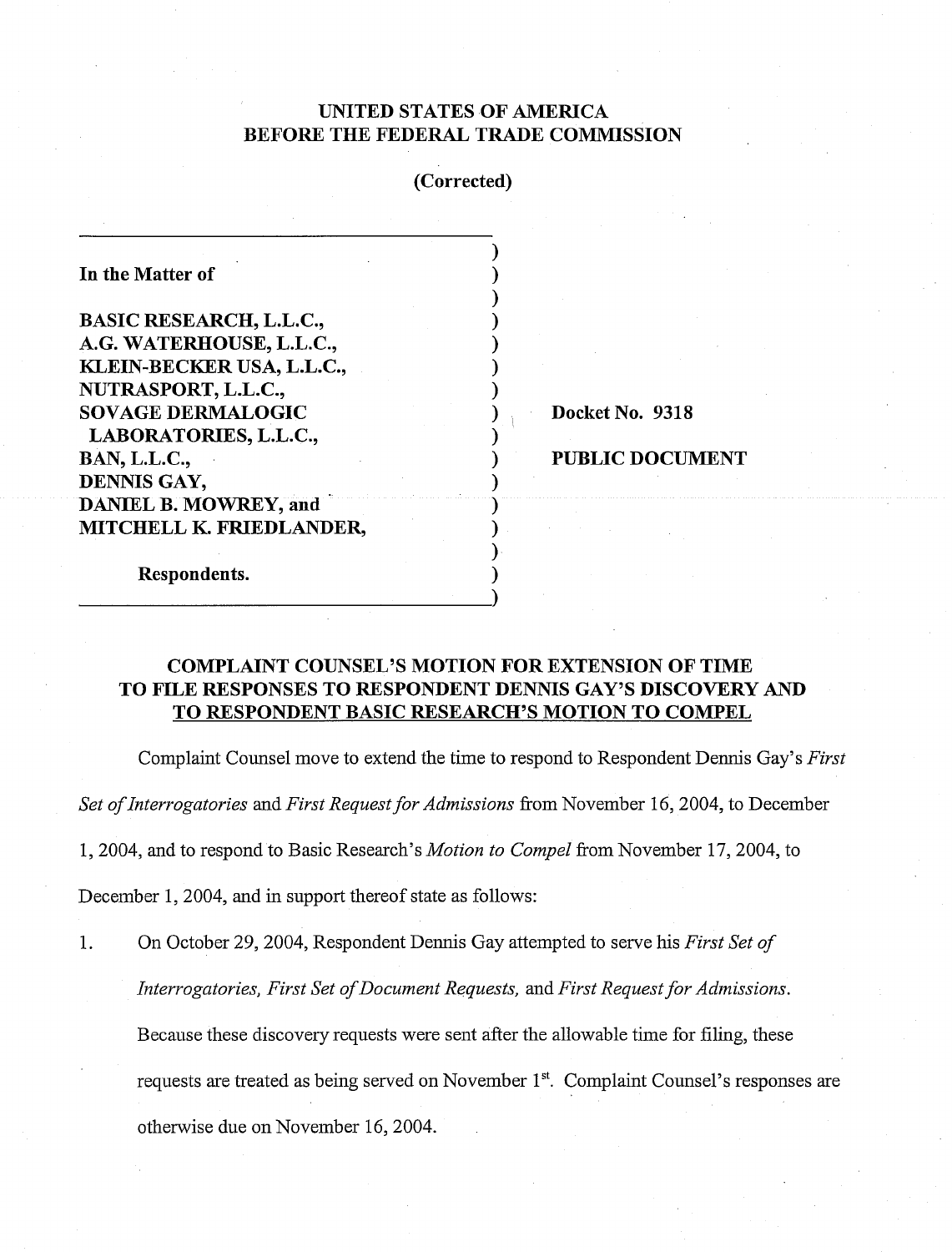- 2. On November 4, 2004, Respondent Basic Research attempted to serve a *Motion to* Compel. Because the *Motion* was sent after the allowable time for filing, this Motion is treated as being served on November 5. Our response is otherwise due on November 17, 2004.
- 3. Pursuant to Rule of Practice 4.3, the Administrative Law Judge may extend any time limit prescribed or allowed by the Rules.
- 4. On November 9, 2004, Complaint Counsel, Robin M. Richardson, left messages for counsel for Respondents, Richard Burbidge and Jeffrey D. Feldman regarding this motion. Counsel for Respondent Gay, Robert Shelby, stated that Respondents were unable to respond to our request for extensions before Complaint Counsel files with the Court.
- 5. Good cause exists to justify these brief extensions because Complaint Counsel, Laureen Kapin, is primarily responsible for responding to the Motion to Compel, and Ms. Kapin is presently preparing our experts for upcoming depositions on November  $17<sup>th</sup>$  and  $19<sup>th</sup>$ . Ms. Kapin is also preparing for upcoming depositions of witnesses that are planned for November 22nd and  $23<sup>rd</sup>$ . Unfortunately, Ms. Kapin has been out of the office for the last two days, caring for a sick family member. With respect to responding to Respondent Gay's requests, Complaint Counsel is also in the process of preparing its motions regarding discovery issues, as well as attempting to work with Respondents to resolve outstanding discovery issues. During this time period, Complaint Counsel has also received Respondent Friedlander's First Request for Admissions, First Set of Interrogatories, and First Request for Production of Documents, which were all treated as being served on November 8,2004. In addition, on November 9,2004, Complaint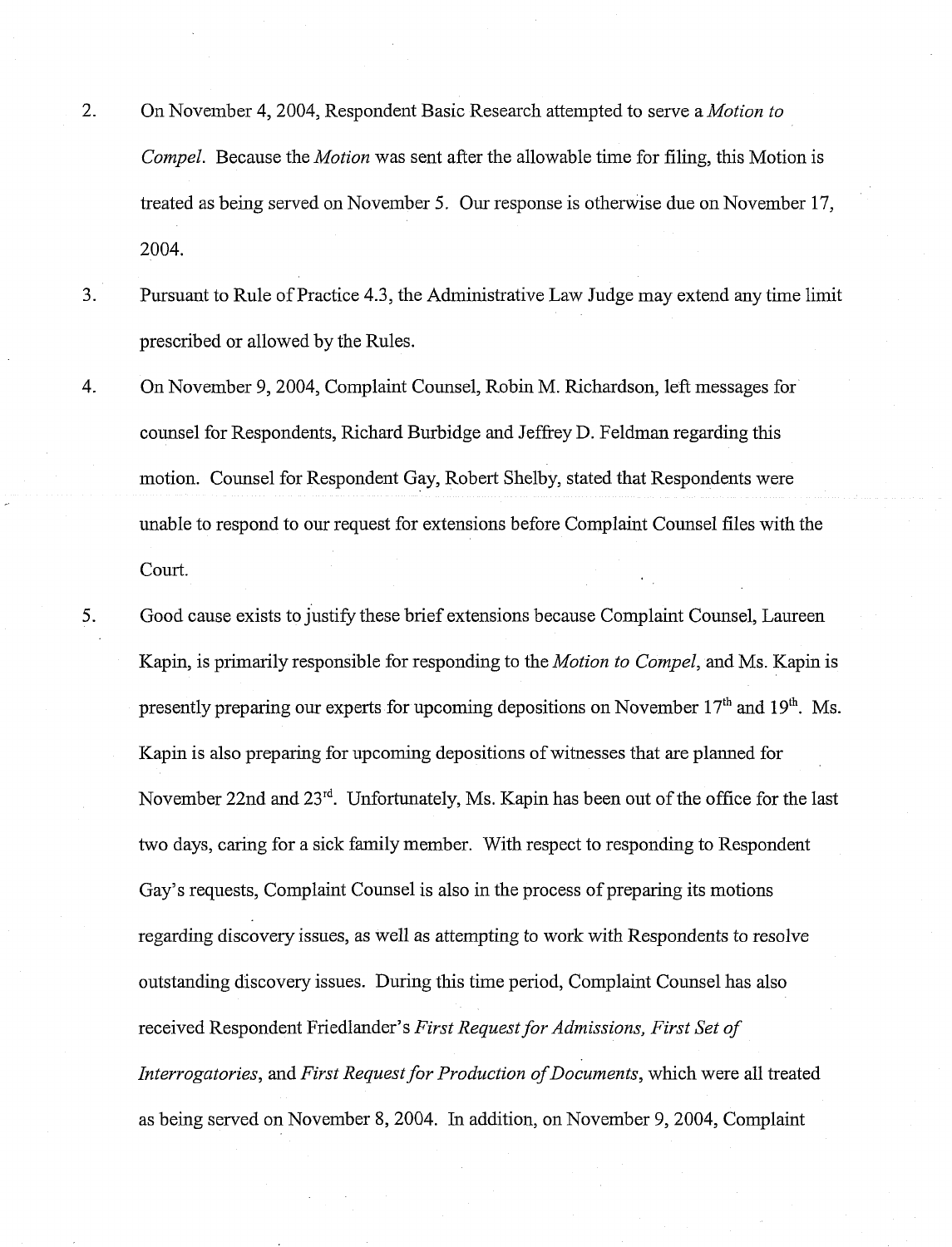Counsel received service of 23 subpoenas duces tecum that were served on third-parties. Complaint Counsel is presently assessing its response to these subpoenas. Finally, the discovery requests for which we are requesting extensions are all implicated by our motion for a protective order, which is pending before the Court.

6. A proposed order is attached hereto for the Court's convenience.

Date: November 12, 2004 Respectfully submitted by:

 $0.00<sub>N</sub>$ 

Laureen Kapin (202) 326-3237<br>Joshua S. Millard (202) 326-2454 Joshua S. Millard Robin M. Richardson (202) 326-2798 Laura Schneider (202) 326-2604

Division of Enforcement Bureau of Consumer Protection Federal Trade Commission 600 Pennsylvania Avenue, N. W Washington, D.C. 20580

### COUNSEL SUPPORTING THE COMPLAINT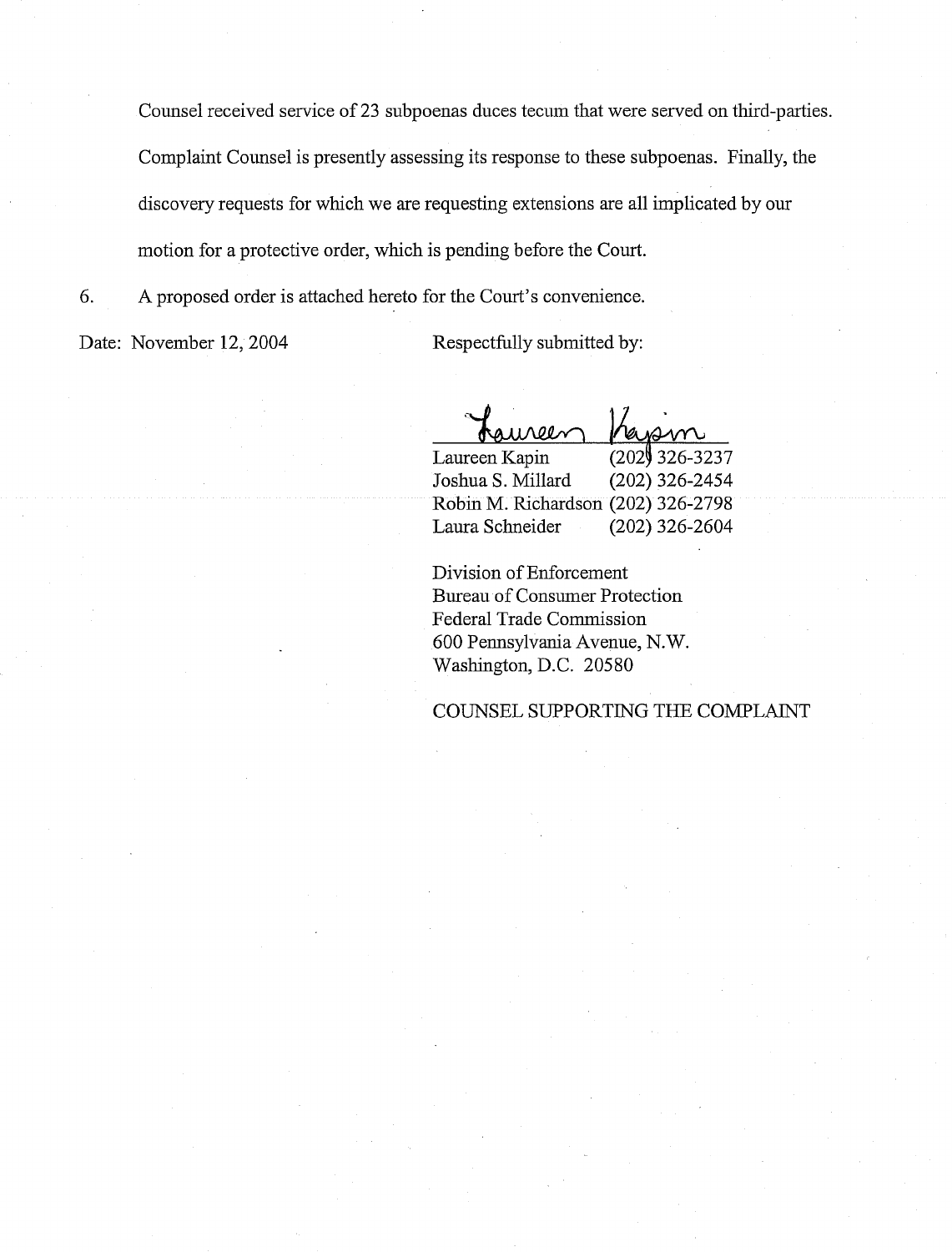#### **CERTIFICATE OF SERVICE**

I hereby certify that on this 12<sup>th</sup> day of November, 2004, I caused *Complaint Counsel's Motion for Extension of Time to File Responses to Respondent Gay's Discovery and to Respondent Basic Research's Motion to Compel (corrected)* and Proposed Order to be served and filed as follows:

the original, two (2) paper copies filed by hand delivery  $(1)$ and one (1) electronic copy via email to:

**Donald S. Clark, Secretary**  Federal Trade Commission 600 Penn. Ave., N.W., Room H-159

Washington, D.C. 20580

 $(2)$ two (2) paper copies served by hand delivery to: **The Honorable Stephen J. McGuire**  Administrative Law Judge 600 Penn. Ave., N.W., Room H-113 Washington, D.C. 20580

 $(3)$ one (1) electronic copy via email and one (1) paper copy by frsst class mail to the following persons:

**Stephen E. Nagin**  Nagin Gallop Figuerdo P.A. 3225 Aviation Ave. Miami, FL 33133-4741 (305) 854-5353 (305) 854-5351 (fax) snagin@ngf-law.com **For Respondents** 

**Ronald F. Price** 

Peters Scofield Price 3 10 Broadway Centre 111 East Broadway Salt Lake City, UT 841 11 (801) 322-2002 (801) 322-2003 (fax) rfp@psplawyers.com **For Respondent Mowrey** 

#### **Jeffrey D. Feldman**

FeldmanGale, P.A. 201 S. Biscayne Blvd.,  $19<sup>th</sup>$  Fl. Miami, FL 33131-4332 (305) 358-5001 (305) 358-3309 (fax) JFeldman@,FeldmanGale.com **For Respondents A.G. Waterhouse, LLC, Klein-Becker USA, LLC, Nutrasport, LLC, Sovage Dermalogic Laboratories, LLC, and BAN, LLC** 

**Mitchell K. Friedlander**  5742 West Harold Gatty Dr. Salt Lake City, UT 841 16 (801) 517-7000 (801) 517-7108 (fax) **Respondent** *Pro Se*  mkf5 5 5@msn.com

### **Richard D. Burbidge**

Burbidge & Mitchell 215 S. State St., Suite 920 Salt Lake City, UT 84111 (801) 355-6677 (801) 355-2341 (fax) rburbidge@burbidgeandmitchell.com **For Respondent Gay** 

 $\tilde{\epsilon}^2$ 

COMPLAINT COUNSEL